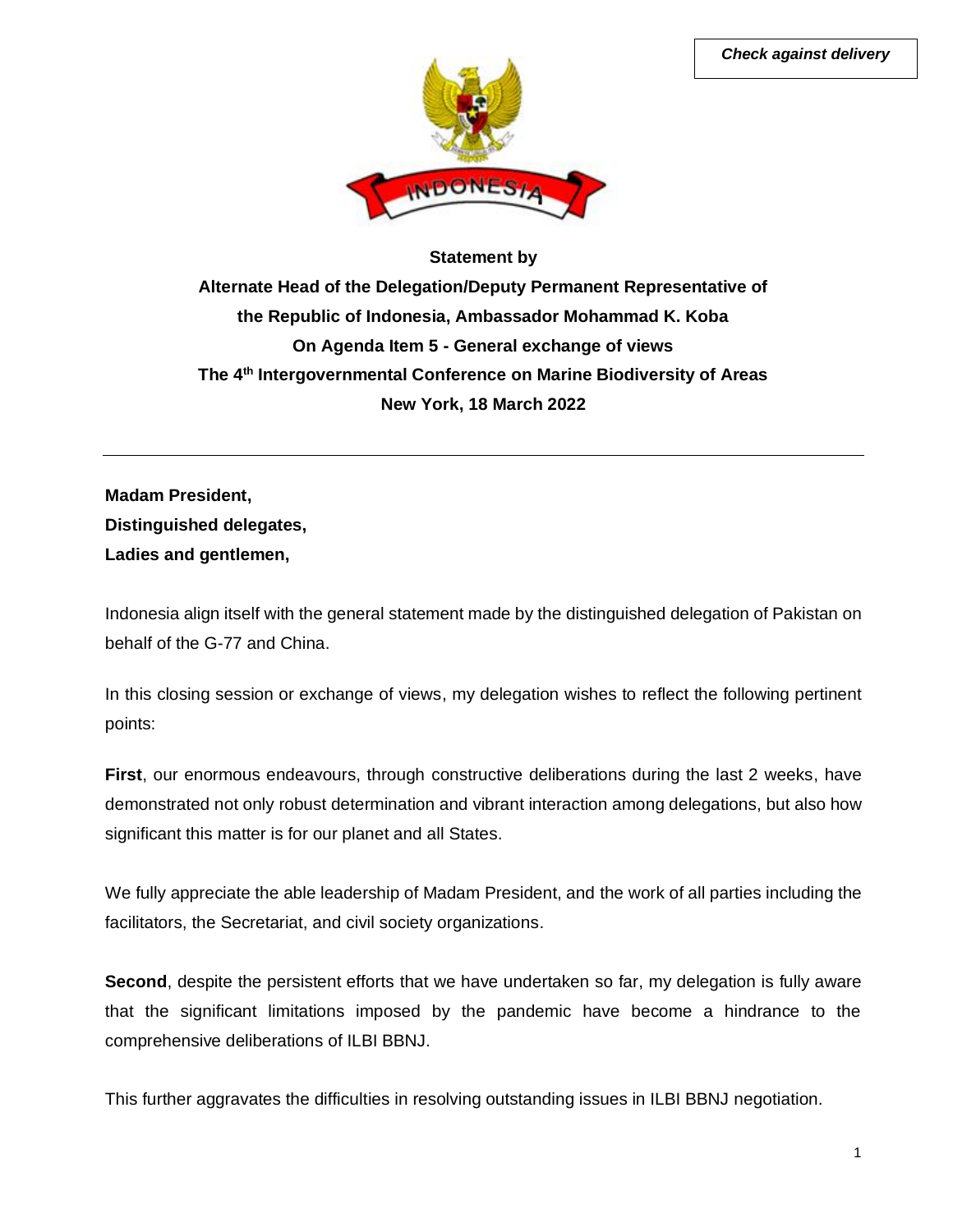Therefore, my delegation supports the convening of IGC 5 to enable us finalize our negotiations on the BBNJ Treaty.

**Third**, on the substantive part, allow me to underscore as follows:

First, we believe that the forthcoming new legal instrument on BBNJ shall establish a balance between the rights and obligations of States, including by acknowledging the special characteristics and legitimate interest of all states.

Current studies on ecological connectivity demonstrate that archipelagic States face greater vulnerability of being impacted by unsustainable activities in the ABNJ.

The unsustainable activities in the ABNJ will also significantly affect the socio-economic condition of the archipelagic States, where the majority of coastal communities rely significantly on marine and coastal resources to support their livelihoods.

Second, as one of the essential sources of Marine Genetic Resources (MGR), fish and its derivatives need to be explicitly incorporated within the meaning/scope of MGR in the draft Agreement.

This incorporation does not mean to re-regulate the right to fish in the ABNJ regulated under the Convention and relevant international laws. In fact, the aim is to eliminate uncertainties or gray areas for those fish caught for consumption purposes but lead to bioprospecting activities.

Third**,** Indonesia would like to emphasize the importance of adopting a set of regulations/standards in conducting EIA for activities carried out in ABNJ.

In order to achieve this, the EIA provisions under ILBI BBNJ shall be imposed only to activities carried out in ABNJ, while the activities carried out in areas under national jurisdiction are subject to the national EIA provisions under the purview of the coastal State.

We are of the view that the location-based approach in regulating the EIA is the most appropriate one.

We believe that this approach paves a way for a more effective operationalization of EIA framework in ILBI BBNJ to fulfil the objectives of Article 206 of UNCLOS.